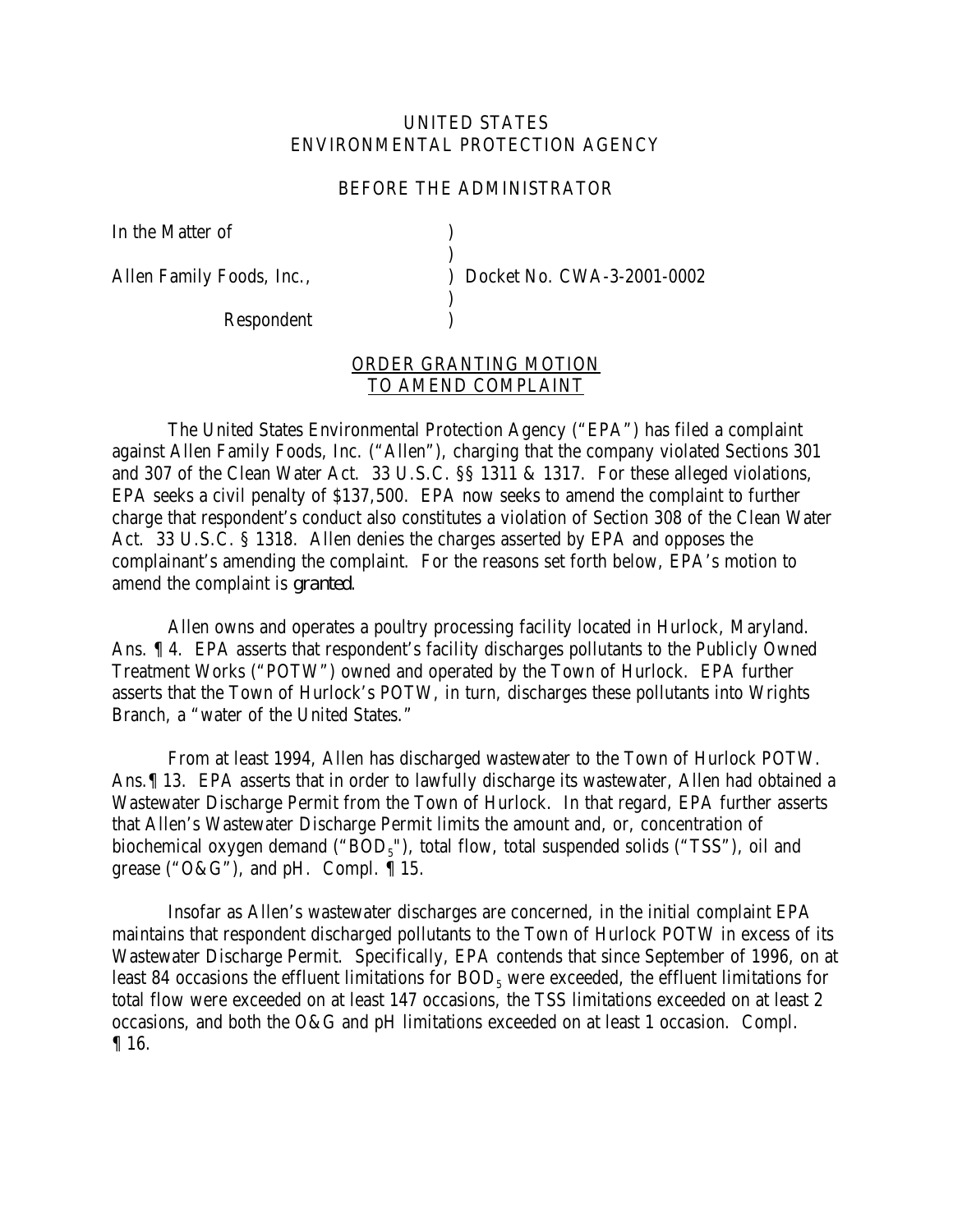In addition, EPA contends that Allen failed to report to the Town of Hurlock POTW the monitoring results of its wastewater discharges for  $BOD<sub>5</sub>$ , TSS, O&G, pH, and chemical oxygen demand. In that regard, EPA submits that "[o]n numerous occasions since April of 1996," Allen failed to submit its wastewater monitoring results as required by its applicable Wastewater Discharge Permit. Compl. ¶¶ 18-21. Finally, EPA submits that "[o]n numerous occasions since February of 1997," Allen failed to notify the Town of Hurlock POTW of effluent limitations violations, as required by its Wastewater Discharge Permit. Compl. ¶ 24.

Thus, EPA's allegations that Allen exceeded the effluent limitations of its Wastewater Discharge Permit, failed to report to the Town of Hurlock POTW wastewater monitoring results, and failed also to report violations of the discharge permit form the basis in the initial complaint for the charges that Allen violated Sections 301 and 307 of the Clean Water Act.

EPA now seeks to amend its complaint, but not to add additional counts, and not to seek additional sanctions. Rather, the purpose of EPA's proposed amendment is to additionally allege that respondent's failure to provide the required reports to the Town of Hurlock POTW also constitutes a violation of Section 308 of the Clean Water Act.<sup>1</sup> The proposed amendment is limited to paragraphs 22 and 25 of the complaint. As grounds for its motion, EPA recites the familiar litany that amendments to pleadings are to be liberally granted and that respondent would not be prejudiced by such an amendment. In this particular case, EPA happens to be correct.

In opposition to the amendment, Allen argues that the introduction of Clean Water Act Section 308 into the case would raise a "new and complex issue" that would prejudice respondent. In addition, Allen is troubled by the fact that EPA is seeking to expand the legal theory of its case 11 months after the filing of the complaint. Opp. at 3.

Respondent's arguments are not persuasive. EPA is not asserting new facts, nor is complainant proposing increasingly severe sanctions for the alleged violations. All that EPA is seeking to do is to add to its list of legal arguments. Certainly the argument is a new one, and it might even be proven to be complex. However, there has been absolutely no showing that allowing EPA to raise it at this fairly early point in the case would result in undue prejudice to the respondent. Moreover, the fact that the motion to amend was filed 11 months after the initial complaint could well be explained by the parties having previously spent a considerable amount of time trying to resolve this matter in the Alternative Dispute Resolution process.<sup>2</sup>

<sup>&</sup>lt;sup>1</sup> EPA's proposed amendment also references 40 C.F.R. 403.12.

 $2 \text{ A}$  note on the status of this case. A conference call will be held on January 4, 2002, to discuss any Confidential Business Information documents that might have been submitted by the respondent. During this conference call the parties are to be prepared to discuss an expedited handling of this case.